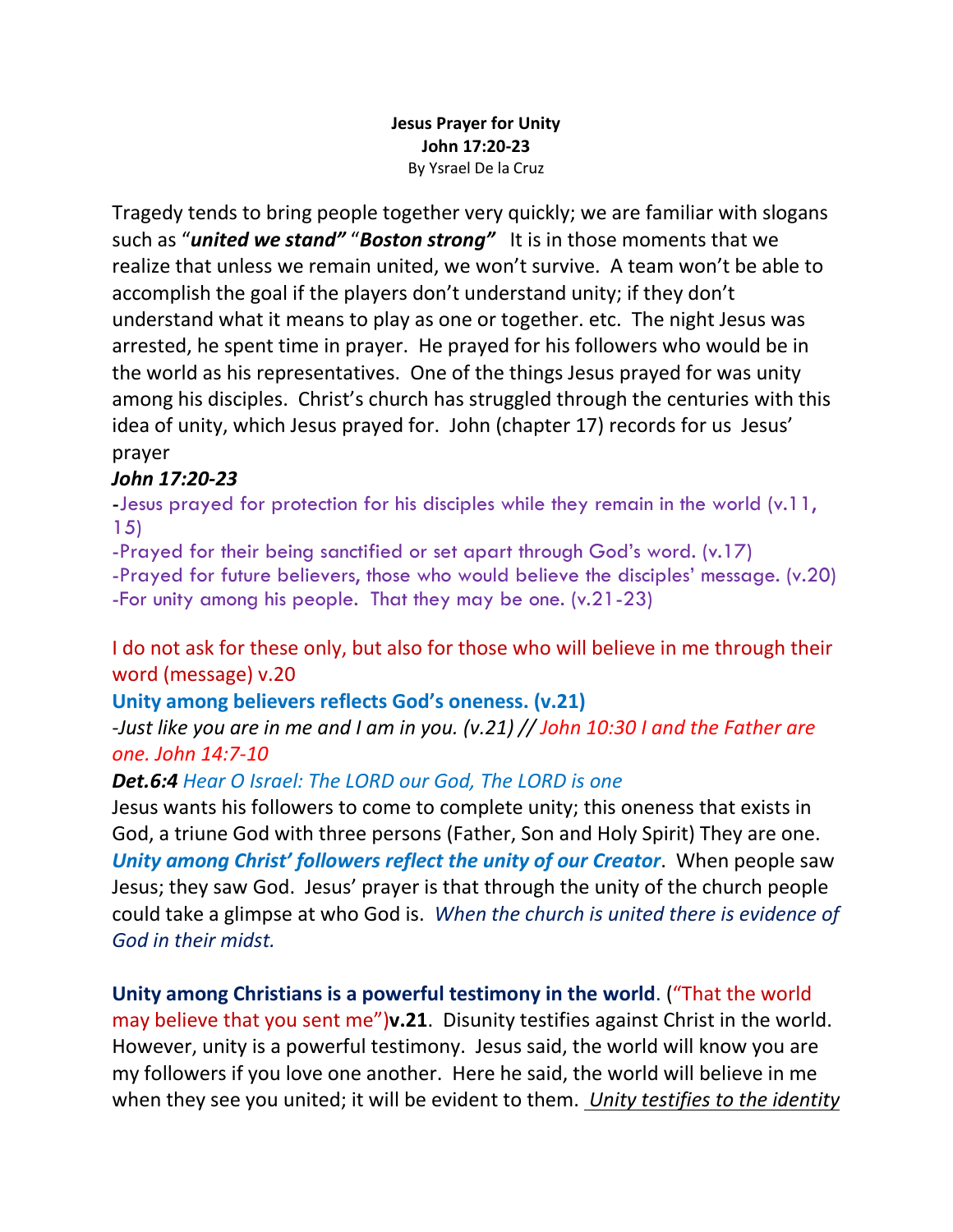*of Jesus as the Messiah, Savior and Lord.* Why would the world believe our message when they see more separation than unity among God's people?

Scripture talks about our union with Christ which was made possible by his death on the cross. **Eph.2:14-17** *Jesus made it possible for everyone to be able to be brought near God and united as one body. He created one new "man" out of two distinct groups Jews and Gentiles.* They became one in one body.

#### Paul echoed this in his letter to the Galatians **Gal.3:26-28**

*All those who were baptized into Christ are children of God. Our faith and baptism unites us with Christ.* Once we are united with him then we are also united with each other. *In Christ there is neither Jew nor Greek, slave nor free, male nor female for we are all one in Christ.*

**Unity in diversity** (There were not the same, they were all different, they had different functions and abilities and came from different backgrounds and ethnicity, *but in Christ Jesus they can be one family, one body*.) This is what the world needs to see and it must be the church that would model this complete unity. Jesus prayed that his people become one so that the world may believe in him.

In a team, the members don't play the same position, they all have different shapes and sizes, they all come from different places, but they all come together for a common purpose. The success of a team is attached to their playing together, through their unity in spite what they go through during the season. *The church is God's team in the world and if we don't become one, we will fail at accomplishing Christ's mission.*

#### *Unity among believes is a sign of maturity. Eph.4:11-13*

Scripture teaches us that Jesus himself gave us leaders in the church to train us for the work of service (ministry) for the purpose of building up the church. The goal of this training is for people to reach *unity in the faith and unity in the knowledge of Jesus* Christ becoming mature, attaining to the whole measure of the fullness of Christ. Unity in faith and knowledge of Jesus is a sign of growth in person. Disunity is a sign of being still an infant in the faith. Disunity doesn't help building up the church, it reflects how immature a person is in the faith. Unity among believers is evidence of growth. They are becoming like Jesus.